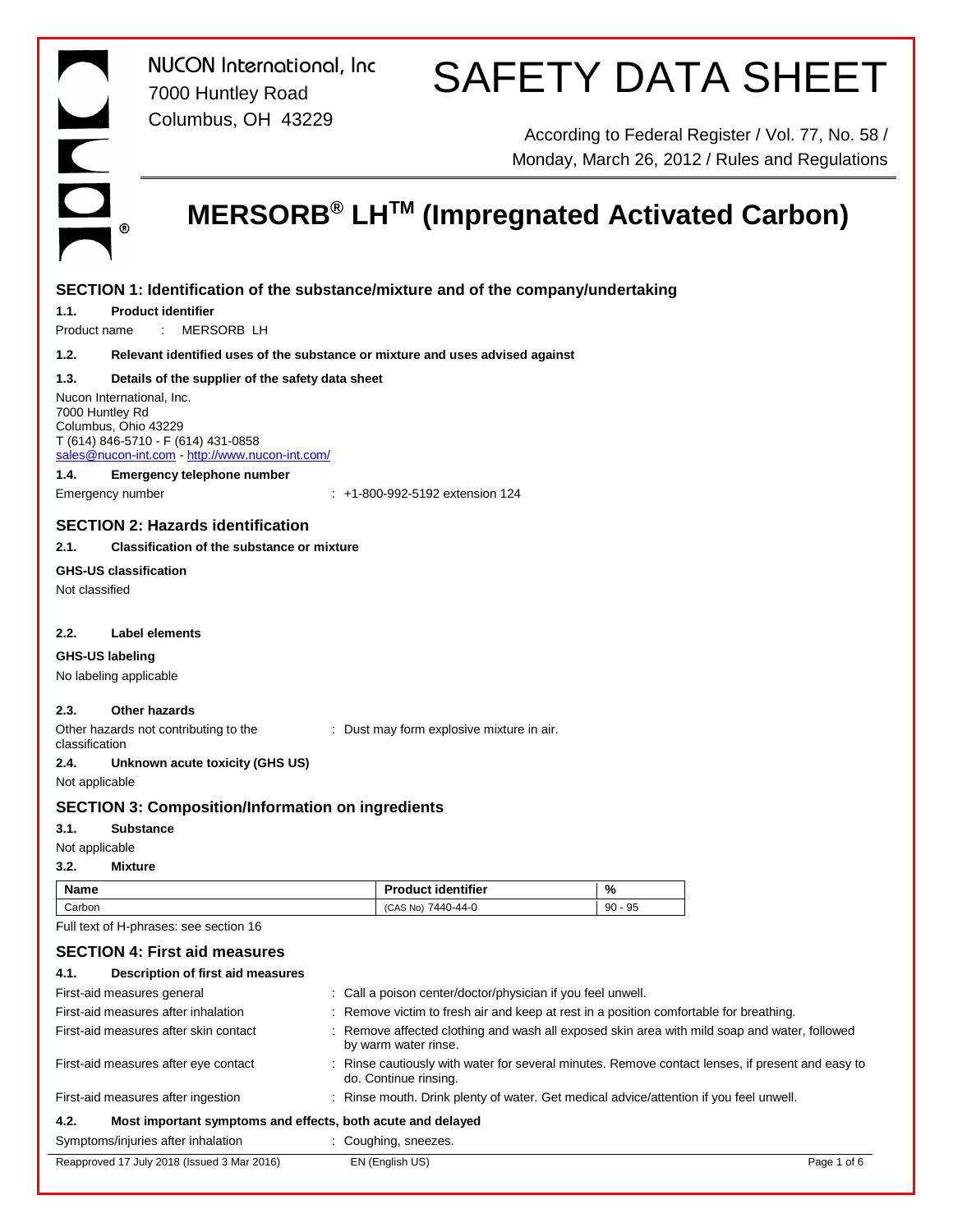| NUCON International, Inc.<br>$\overline{\phantom{0}}$<br>7000 Huntley Road                            | <b>SAFETY DATA SHEET</b>                                                                                                                               |             |
|-------------------------------------------------------------------------------------------------------|--------------------------------------------------------------------------------------------------------------------------------------------------------|-------------|
| Columbus, OH 43229<br>$\blacksquare$                                                                  | According to Federal Register / Vol. 77, No. 58 /<br>Monday, March 26, 2012 / Rules and Regulations                                                    |             |
| $\overline{\mathbf{C}}$<br>◉                                                                          | MERSORB <sup>®</sup> LH <sup>™</sup> (Impregnated Activated Carbon)                                                                                    |             |
| Symptoms/injuries after skin contact<br>Symptoms/injuries after eye contact                           | : May cause moderate irritation.<br>: May cause slight irritation.                                                                                     |             |
| 4.3.<br>Treat symptomatically.                                                                        | Indication of any immediate medical attention and special treatment needed                                                                             |             |
| <b>SECTION 5: Firefighting measures</b>                                                               |                                                                                                                                                        |             |
| 5.1.<br><b>Extinguishing media</b><br>Suitable extinguishing media                                    | : Use extinguishing measures that are appropriate to local circumstances and the surrounding<br>environment.                                           |             |
| 5.2.<br>Special hazards arising from the substance or mixture<br>Reactivity                           | : Stable under normal conditions.                                                                                                                      |             |
| 5.3.<br><b>Advice for firefighters</b><br>Firefighting instructions<br>Protection during firefighting | : Exercise caution when fighting any chemical fire.<br>: Do not enter fire area without proper protective equipment, including respiratory protection. |             |
| <b>SECTION 6: Accidental release measures</b>                                                         |                                                                                                                                                        |             |
| 6.1.<br>General measures                                                                              | Personal precautions, protective equipment and emergency procedures<br>: Avoid dust formation.                                                         |             |
| 6.1.1.<br>For non-emergency personnel<br>Protective equipment<br>Emergency procedures                 | Wear personal protective equipment.<br>: Avoid contact with skin, eyes and clothing. Do not breathe dust.                                              |             |
| 6.1.2.<br>For emergency responders<br>Protective equipment<br><b>Emergency procedures</b>             | Do not attempt to take action without suitable protective equipment.<br>: Exercise caution when fighting any chemical fire.                            |             |
| 6.2.<br><b>Environmental precautions</b><br>Do not flush to sewer.                                    |                                                                                                                                                        |             |
| 6.3.<br>Methods and material for containment and cleaning up<br>For containment                       | : Sweeping or shoveling without dust for disposal.                                                                                                     |             |
| 6.4.<br>Reference to other sections<br>No additional information available                            |                                                                                                                                                        |             |
| <b>SECTION 7: Handling and storage</b>                                                                |                                                                                                                                                        |             |
| Precautions for safe handling<br>7.1.                                                                 |                                                                                                                                                        |             |
| Additional hazards when processed                                                                     | : Avoid dust formation. Do not breathe dust.                                                                                                           |             |
| Precautions for safe handling                                                                         | : Avoid contact with skin, eyes and clothing.                                                                                                          |             |
| Hygiene measures                                                                                      | : Do not eat, drink or smoke when using this product.                                                                                                  |             |
| 7.2.<br>Conditions for safe storage, including any incompatibilities<br>Technical measures            | Comply with applicable regulations.                                                                                                                    |             |
| Storage conditions                                                                                    | Keep container closed when not in use. Keep only in the original container in a cool, well<br>ventilated place away from: moisture.                    |             |
| Incompatible products                                                                                 | Oxidizing agent.                                                                                                                                       |             |
| Storage area                                                                                          | Store in a well-ventilated place.                                                                                                                      |             |
| 7.3.<br>Specific end use(s)<br>No additional information available                                    |                                                                                                                                                        |             |
| Reapproved 17 July 2018 (Issued 3 Mar 2016)                                                           | EN (English US)                                                                                                                                        | Page 2 of 6 |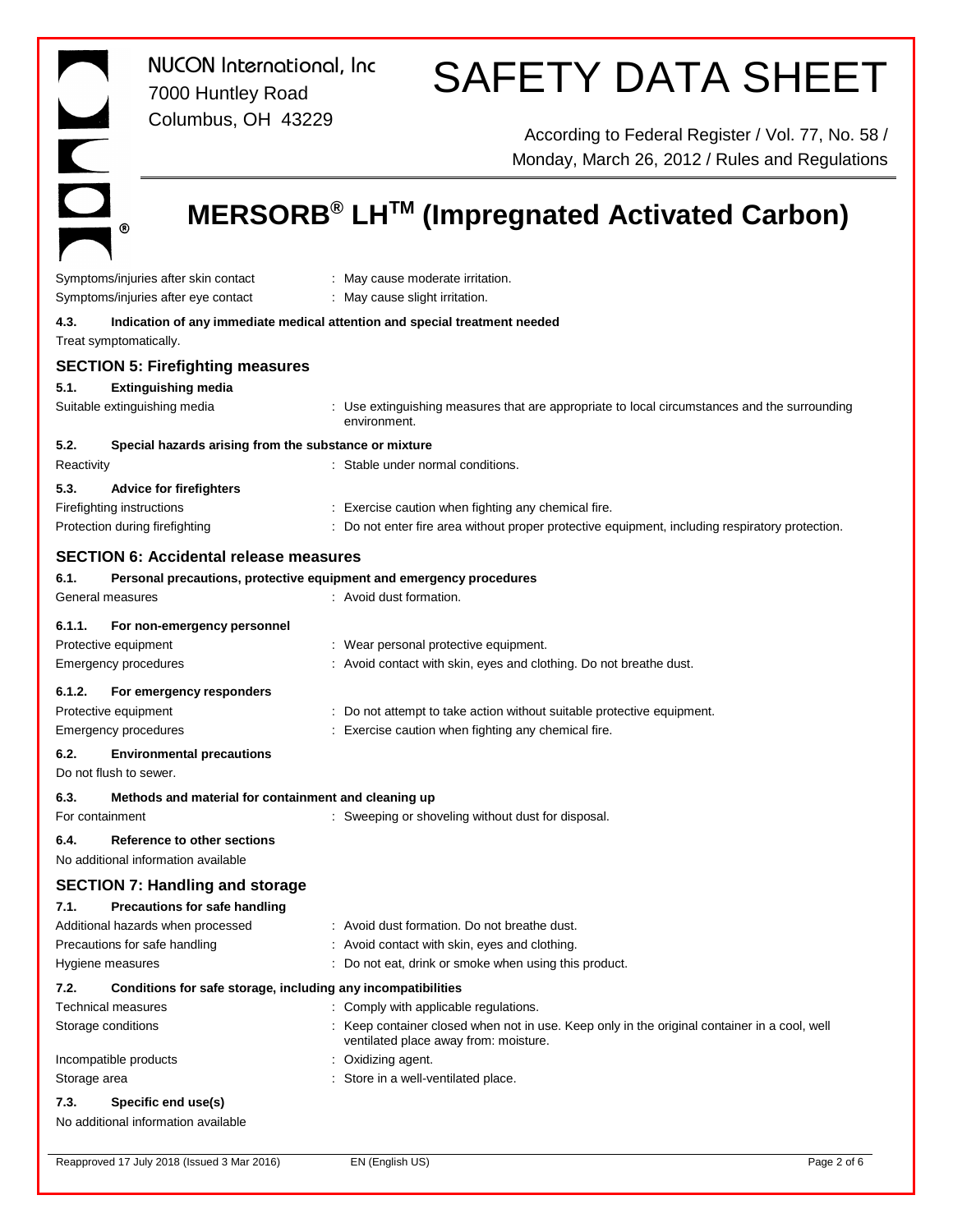# SAFETY DATA SHEET

According to Federal Register / Vol. 77, No. 58 / Monday, March 26, 2012 / Rules and Regulations

## **MERSORB® LHTM (Impregnated Activated Carbon)**

#### **SECTION 8: Exposure controls/personal protection**

#### **8.1. Control parameters**

| <b>Mersorb LH</b>  |                |  |
|--------------------|----------------|--|
| <b>ACGIH</b>       | Not applicable |  |
| <b>OSHA</b>        | Not applicable |  |
| Carbon (7440-44-0) |                |  |
| <b>ACGIH</b>       | Not applicable |  |
| <b>OSHA</b>        | Not applicable |  |

#### **8.2. Exposure controls**

| Materials for protective clothing | : Footwear (shoes, boots). Impervious clothing.                  |  |
|-----------------------------------|------------------------------------------------------------------|--|
| Hand protection                   | : protective gloves.                                             |  |
| Eye protection                    | : Chemical goggles or safety glasses.                            |  |
| Skin and body protection          | : Chemical resistant apron. Impervious clothing.                 |  |
| Respiratory protection            | : In case of inadequate ventilation wear respiratory protection. |  |

#### **SECTION 9: Physical and chemical properties**

#### **9.1. Information on basic physical and chemical properties**

| Physical state                              | : Solid                                                                                                                                                                                                                              |             |
|---------------------------------------------|--------------------------------------------------------------------------------------------------------------------------------------------------------------------------------------------------------------------------------------|-------------|
| Appearance                                  | Pellets/tablets.                                                                                                                                                                                                                     |             |
| Color                                       | <b>Black</b>                                                                                                                                                                                                                         |             |
| Odor                                        | There may be no odour warning properties, odour is subjective and inadequate to warn of<br>overexposure.<br>Mixture contains one or more component(s) which have the following odour(s):<br>Rotten eggs paralyzes the sense of smell |             |
| Odor threshold                              | No data available                                                                                                                                                                                                                    |             |
| pH                                          | $6 - 8$                                                                                                                                                                                                                              |             |
| Relative evaporation rate (butyl acetate=1) | No data available                                                                                                                                                                                                                    |             |
| Melting point                               | No data available                                                                                                                                                                                                                    |             |
| Freezing point                              | : No data available                                                                                                                                                                                                                  |             |
| Boiling point                               | No data available                                                                                                                                                                                                                    |             |
| Flash point                                 | No data available                                                                                                                                                                                                                    |             |
| Auto-ignition temperature                   | 350 °C                                                                                                                                                                                                                               |             |
| Decomposition temperature                   | No data available                                                                                                                                                                                                                    |             |
| Flammability (solid, gas)                   | : No data available                                                                                                                                                                                                                  |             |
| Vapor pressure                              | $:$ < 1 mm Hg                                                                                                                                                                                                                        |             |
| Relative vapor density at 20 °C             | No data available                                                                                                                                                                                                                    |             |
| Relative density                            | No data available                                                                                                                                                                                                                    |             |
| Relative gas density                        | $400 - 600$                                                                                                                                                                                                                          |             |
| Solubility                                  | Water: Solubility in water of component(s) of the mixture :<br>• Sodium sulfide: 450 g/l (at 20 °C)                                                                                                                                  |             |
| Log Pow                                     | No data available                                                                                                                                                                                                                    |             |
| Log Kow                                     | No data available                                                                                                                                                                                                                    |             |
| Viscosity, kinematic                        | No data available                                                                                                                                                                                                                    |             |
| Viscosity, dynamic                          | No data available                                                                                                                                                                                                                    |             |
| Reapproved 17 July 2018 (Issued 3 Mar 2016) | EN (English US)                                                                                                                                                                                                                      | Page 3 of 6 |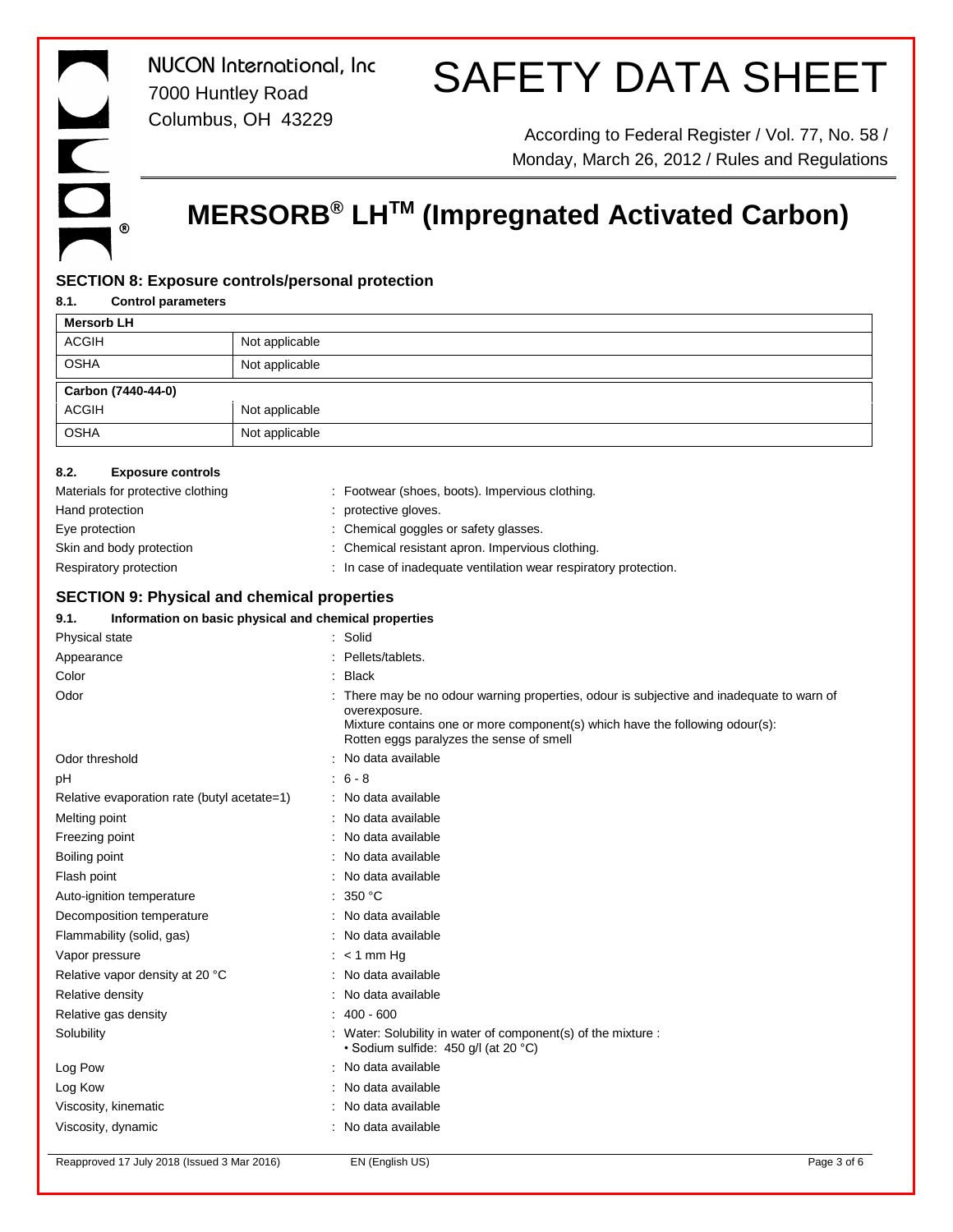®

*NUCON International, Inc* 7000 Huntley Road Columbus, OH 43229

# SAFETY DATA SHEET

According to Federal Register / Vol. 77, No. 58 / Monday, March 26, 2012 / Rules and Regulations

## **MERSORB® LHTM (Impregnated Activated Carbon)**

Explosive properties in the set of the set of the September 2011 in the September 2016 in the September 2016 Oxidizing properties **in the Community Community** Contract available Explosion limits **Explosion** limits **Explosion** limits **Explosion** limits **Explosion**  $\mathbb{R}$  **No data available** 

- 
- 

#### **9.2. Other information**

No additional information available

#### **SECTION 10: Stability and reactivity**

**10.1. Reactivity**

Stable under normal conditions.

### **10.2. Chemical stability**

Stable under normal conditions.

#### **10.3. Possibility of hazardous reactions**

None Known

#### **10.4. Conditions to avoid** Formation of dust.

#### **10.5. Incompatible materials**

Oxidizing agent. Strong acids.

#### **10.6. Hazardous decomposition products**

Carbon dioxide. Carbon monoxide.

#### **SECTION 11: Toxicological information**

#### **11.1. Information on toxicological effects**

| Acute toxicity                                        | Not classified                 |
|-------------------------------------------------------|--------------------------------|
| Carbon (7440-44-0)                                    |                                |
| LD50 oral rat                                         | > 10000 mg/kg                  |
| Skin corrosion/irritation                             | Not classified<br>÷            |
|                                                       | $pH: 6 - 8$                    |
| Serious eye damage/irritation                         | Not classified                 |
|                                                       | $pH: 6 - 8$                    |
| Respiratory or skin sensitization                     | : Not classified               |
| Germ cell mutagenicity                                | Not classified                 |
| Carcinogenicity                                       | Not classified<br>÷            |
| Reproductive toxicity                                 | Not classified                 |
| Specific target organ toxicity (single exposure)      | : Not classified               |
| Specific target organ toxicity (repeated<br>exposure) | : Not classified               |
| Aspiration hazard                                     | Not classified<br>٠            |
| Symptoms/injuries after inhalation                    | : Coughing, sneezes.           |
| Symptoms/injuries after skin contact                  | May cause moderate irritation. |
| Symptoms/injuries after eye contact                   | : May cause slight irritation. |
|                                                       |                                |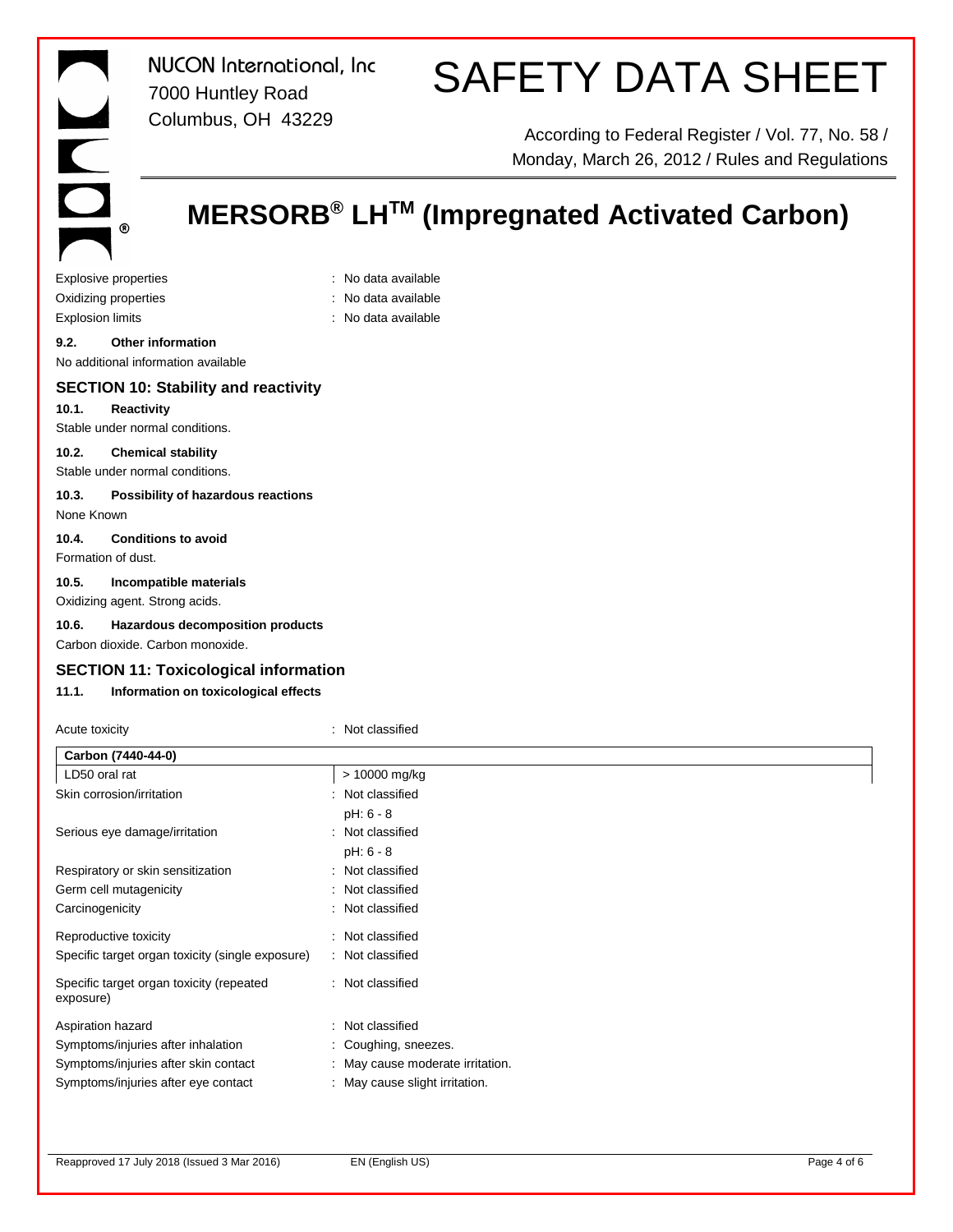# SAFETY DATA SHEET

According to Federal Register / Vol. 77, No. 58 / Monday, March 26, 2012 / Rules and Regulations

## **MERSORB® LHTM (Impregnated Activated Carbon)**

### Reapproved 17 July 2018 (Issued 3 Mar 2016) EN (English US) Page 5 of 6 **SECTION 12: Ecological information 12.1. Toxicity** No additional information available **12.2. Persistence and degradability Carbon (7440-44-0)** Persistence and degradability Not established. **12.3. Bioaccumulative potential Carbon (7440-44-0)** Bioaccumulative potential Not established. **12.4. Mobility in soil** No additional information available **12.5. Other adverse effects** Effect on ozone layer : Effect on the global warming : No known ecological damage caused by this product. **SECTION 13: Disposal considerations 13.1. Waste treatment methods** Waste treatment methods : Dispose in accordance with all applicable Federal, State and Local regulations. **SECTION 14: Transport information** In accordance with DOT Not Evaluated **Additional information** Other information **contains the container information**  $\cdot$  No supplementary information available. **ADR** No additional information available **Transport by sea** Not Evaluated **Air transport** Not Evaluated **SECTION 15: Regulatory information 15.1. US Federal regulations Carbon (7440-44-0)** Listed on the United States TSCA (Toxic Substances Control Act) inventory **15.2. International regulations CANADA Carbon (7440-44-0)** Listed on the Canadian DSL (Domestic Substances List) WHMIS Classification **VELA CONTROLLED ACCORDITION** Uncontrolled product according to WHMIS classification criteria